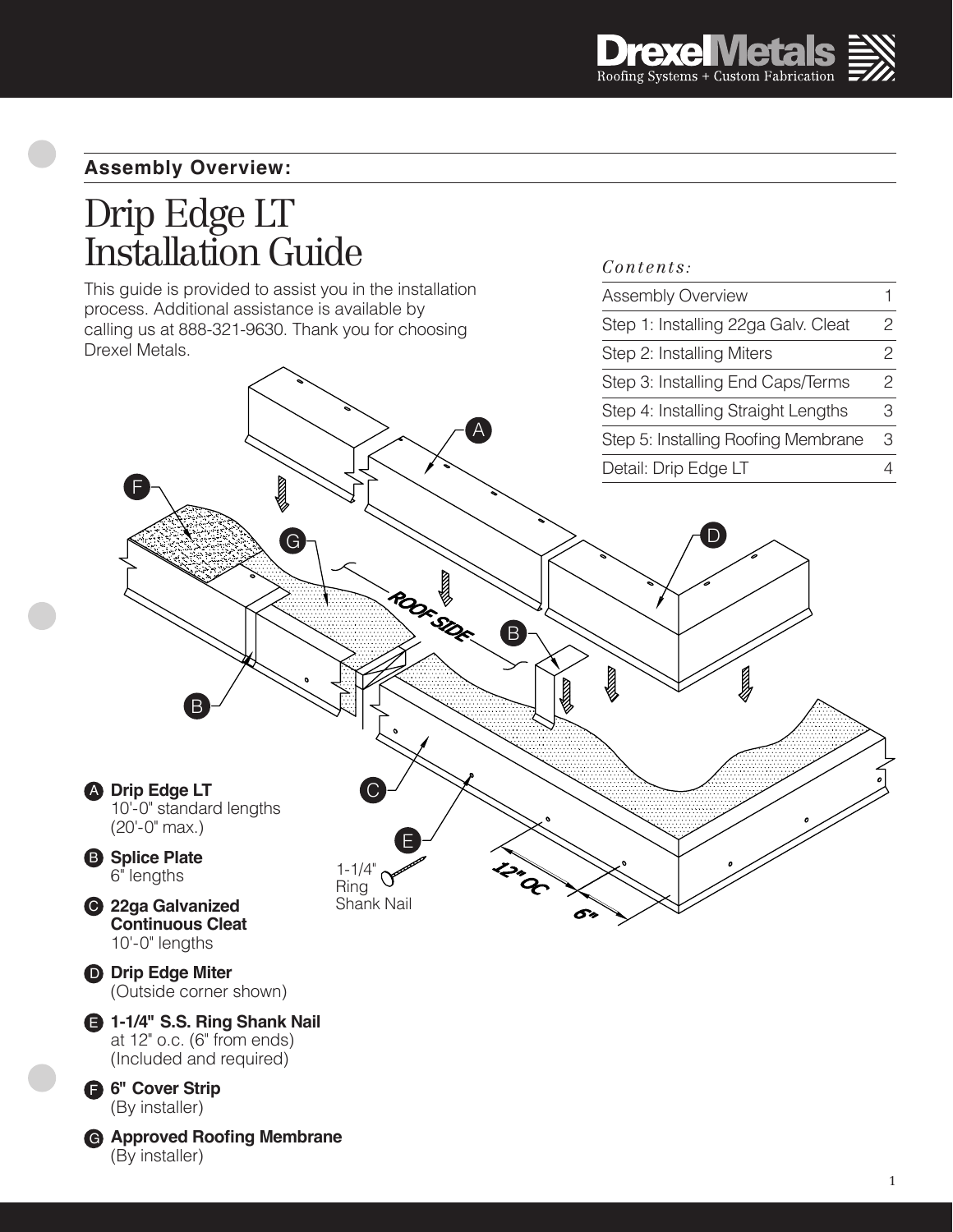## **Step 1: Installing 22ga Galvanized Cleat**

#### **Step 2: Installing Drip Edge Miters**

#### **Step 3: Installing Drip Edge End Caps/Terms**

# **Step 4: Installing Drip Edge Straight Lengths**

- Place the top lip of the Cleat squarely on the top edge of the roofing membrane and treated wood nailing plate.
- Press Cleats securely in position and nail through the pre-punched holes with 1-1/4" S.S. Ring Shank Nails provided.
- For Miter application, fit into corner as required to maintain a continuous Cleat line.
- Nail at a minimum 6" in each direction from the corner or closer at special conditions.

- Locate the Miters and Splice Plates for the appropriate corners.
- Place a Splice Plate under each end of the Miter sections.
- Install the Miter by hooking the Drip Edge Miter onto the kickout of the Cleat, and rotate back onto the roof.
- Fasten with 1-1/4" S.S. Ring Shank Nails provided into each pre-punched hole.

• Install 6" Cover Strip per roofing manufacturer's instructions

- Install the Drip Edge End Caps and End Terms by hooking the drip of the Drip Edge End Cap or Term onto the kickout of the Cleat and rotate onto the roof.
- Fasten with 1-1/4" S.S. Ring Shank Nails provided, in each pre-punched hole.
- Place a Splice Plate in the opposite end of the installed Miter or End Cap.
- Install the Drip Edge by hooking the drip onto the kickout of the Cleat and rotate back onto the roof.
- Fasten with 1-1/4" S.S. Ring Shank Nails provided, in each pre-punched hole. **Allow 1/4" Gap between Drip Edge lengths for thermal expansion.**
- Consider lengths of all straight pieces prior to cutting to avoid creating relatively short sections adjacent to one another.

Note: There should be a Splice Plate at every joint.







**Miter** 







#### **Step 5: Installing Approved Roofing Membrane**